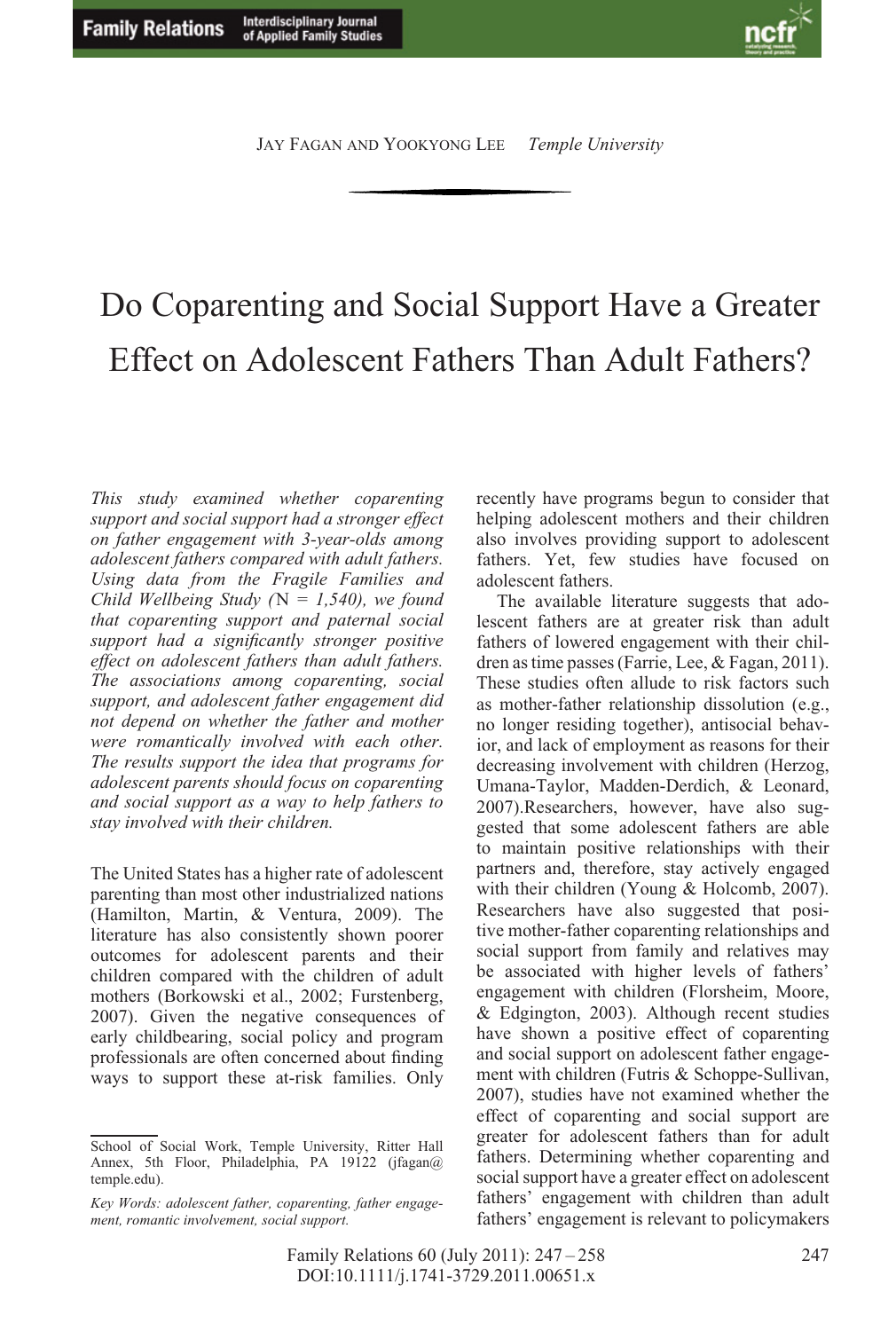and practitioners charged with making decisions about which types of programs should be targeted for adolescent and adult fathers. This study addresses this gap by comparing the effect of coparenting and social support on fathers' engagement with 3-year-olds among adolescent and adult fathers. We focus on fathers' engagement with children (e.g., participation in play and oral language activities) because the literature suggests this variable is more closely linked to positive child outcomes than variables such as accessibility and contact (Pleck, 1997).

## THEORETICAL FOUNDATION

The ecological systems perspective suggests that parent-child relationships (including father engagement) are embedded in networks of systems that influence all aspects of parenting. It is fairly well established that proximal processes within the family system, such as father-mother interactions, are important to both parents and children (Bronfenbrenner & Morris, 1998). There is also much available evidence that social support from family, friends, and organizations can positively affect parenting (Roy, Dyson, & Jackson, 2010). There is also a long history of research examining the associations between partner relationships and parent-child interactions among adult parents. Specifically, couple conflict and positive relationship interactions have been shown to influence the emotional climate in the family, which has effects on parenting behavior (Cummings & Merrilees, 2009). Furthermore, robust empirical findings suggest that couple conflict may spill over onto the parent-child relationship (Cox, Paley, & Harter, 2001; Cummings, Goeke-Morey, & Raymond, 2004; Krishnakumar & Buehler, 2000). Couple conflict has also been shown to be associated with reduced father engagement with children (Pleck & Hofferth, 2007).

Recently, researchers have suggested that coparenting, defined as ''the ways that parents work together in their roles as parents'' (Feinberg, 2002, p. 1499), may have a stronger influence on parent-child relationships because it is more proximally related to parenting than is partner relationship quality (McHale, 2009). The basis for this argument is that coparenting connotes couples' awareness of the importance of relationship quality as it affects their children, whereas partner-relationship quality may represent more compartmentalized notions that

include an awareness that peers choose whether or not to stay in the relationship with their partner. Studies of older parents who reside with their children reveal that healthy coparenting relationships are associated with higher quality father-child relationships (Feinberg, Kan, & Heatherington, 2007) and higher levels of fathers' participation in child care and childrearing (Van Egeren & Hawkins, 2004) even after controlling for partner relationship quality. This study focuses on coparenting support, which has been identified as a key element in the coparental relationship leading to increased parental efficacy and translating into warmth and sensitivity directed toward the child (Feinberg). Coparenting support is defined as ''strategies and actions that support and extend the partner's efforts to accomplish parenting goals'' (Van Egeren & Hawkins, p. 169).

Adolescent fathers often have difficulty with establishing supportive coparenting relationships, regardless of their relationship status with the mother. For example, qualitative studies of young nonresidential fathers reveal high levels of undermining between new parents (Young & Holcomb, 2007). Adolescent parents also tend to engage in low levels of communication with each other regarding their children (Vosler & Robertson, 1998). Specifically, adolescent couples may find it especially difficult to maintain supportive coparenting relationships because they lack experience in interpersonal skills because of their young age (Marsiglio & Cohan, 1997).

Despite the challenges faced by adolescent fathers in regards to coparenting relationships, studies have suggested that coparenting support may be more important for adolescent fathers wanting to stay involved with children than for adult fathers (Florsheim, Sumida, et al., 2003; Futris, Nielsen, & Olmstead, 2010). One reason is the likelihood that adolescent partner relationships tend to be unstable over time (Gee & Rhodes, 2003). Adolescent fathers may have little chance of staying involved with their children over time if they do not maintain at least an adequate coparenting relationship with the mother. Adolescence is also a time of rapid and multiple developmental changes when youth are still developing their coping skills, maturity (e.g., identity), and experience (see Steinberg & Morris, 2001). The challenges associated with adolescence, including lack of emotional control and tendency to engage in sensation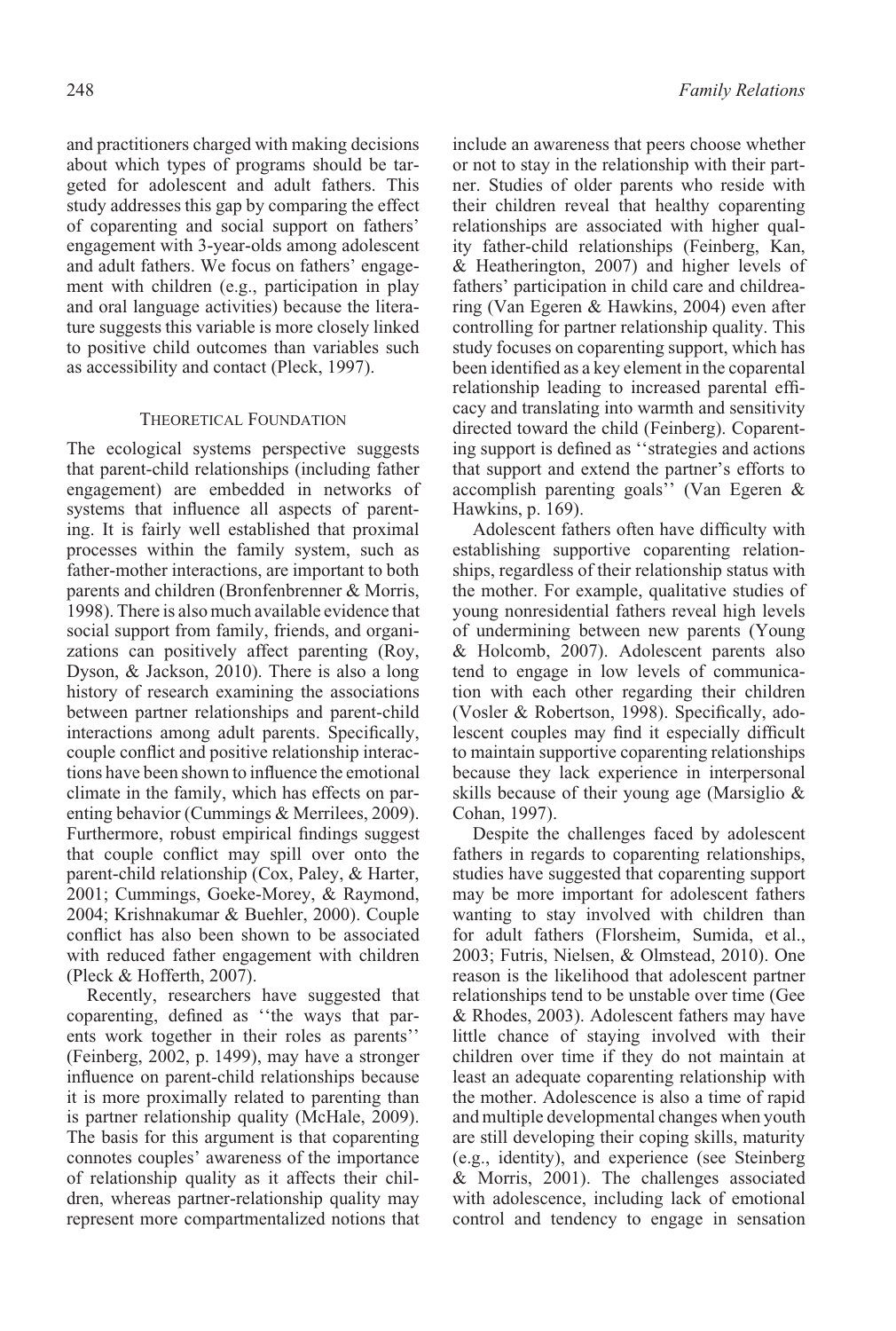seeking, may interfere with adolescent fathers' ability to deal effectively with the stresses and responsibilities of becoming a new parent (Florsheim, Moore, et al., 2003). For example, research has shown that adolescent fathers are more likely to withdraw from parenting than adult fathers when the stresses associated with parenting are too great (Herzog et al., 2007). Adolescent mothers also may begin to restrict fathers' access to children and avoid coparenting when they show signs of withdrawing from parenting responsibilities (Futris & Schoppe-Sullivan, 2007). The combined influence of interpersonal stresses with the mother and the tendency for adolescent fathers to withdraw from parenting may prove to be substantial barriers to fathers' engagement with children. These barriers, however, may be offset when adolescent fathers and their partners agree to engage in supportive coparenting. On the basis of the literature, we hypothesized that coparenting support will have a stronger positive effect on adolescent fathers' engagement with children than on adult fathers' engagement with children.

The second major ecological variable examined in this study is social support. Social support has been defined as the provision of psychological and material resources for the purpose of helping the individual to cope with stress (Cohen, 2004). Researchers have suggested that social support from individuals in the adolescent father's social network is a vital resource for reducing fathers' parenting stress and promoting paternal engagement with children (Fagan, Bernd, & Whiteman, 2007; Roy et al., 2010). Studies have suggested that adolescent fathers benefit from different types of social support, including emotional, material, childcare, and informational support (Bunting & McAuley, 2004; Furstenberg, 2007; Gee & Rhodes, 2003; Roy et al.). In this study, however, we only focused on material and childcare support because the Fragile Families and Child Wellbeing (FFCW) study does not include measures of the other dimensions of social support. Moreover, researchers have suggested that childcare and material support may be especially important types of support for fathers. Dallas and Chen (1998) suggested that social support network members facilitate father engagement with children by sharing with them the responsibilities of child care. In addition, because adolescent fathers are more likely than adult fathers to be

poor, adolescent fathers and mothers are likely to rely on others for childcare and material support (Gee & Rhodes).

Consistent with our hypothesis regarding coparenting, this study hypothesized that childcare and material social support will have a stronger effect on adolescent fathers' engagement with their children than on adult fathers' engagement. Although adult fathers are also likely to benefit from receiving social support for their engagement with children, they are likely to have more internal resources that enable them to stay involved with their children even during times of high stress. Our hypothesis also builds on the work of researchers such as Belle (1989) and others (e.g., Chu, Saucier, & Hafner, 2010) who have suggested that adolescents generally need social support more than adults in order to maintain a sense of well-being and positive involvement in life activities (e.g., school). Studies of adult fathers have revealed that the association between coparenting support and father engagement is moderated by motherfather relationship status (Fagan & Palkovitz, 2011). In particular, coparenting support was found to have a stronger influence on paternal engagement when parents were in nonromantic relationships with each other than when they were in romantic (including marital, cohabiting, and nonresidential-romantic) relationships (Fagan & Palkovitz). On the basis of these findings, we conducted three-way interaction effects on father engagement with children (Romantic Involvement  $\times$  Coparenting  $\times$  Age Status of Father). We also examined whether there will be a three-way interaction effect of romantic involvement, social support, and age status of father on paternal engagement. We did not suggest specific hypotheses because it is not clear that the effects of romantic involvement are the same for adolescent fathers as they are for adult fathers, however.

## *Confounding Variables*

Research suggests a number of confounding variables that may be associated with father engagement and adolescent fatherhood, including father's cumulative risk, race/ethnicity, father's engagement with the child during infancy, and child's gender. We controlled for risk factors that are frequently used to explain the association between adolescent fatherhood and lower levels of paternal involvement,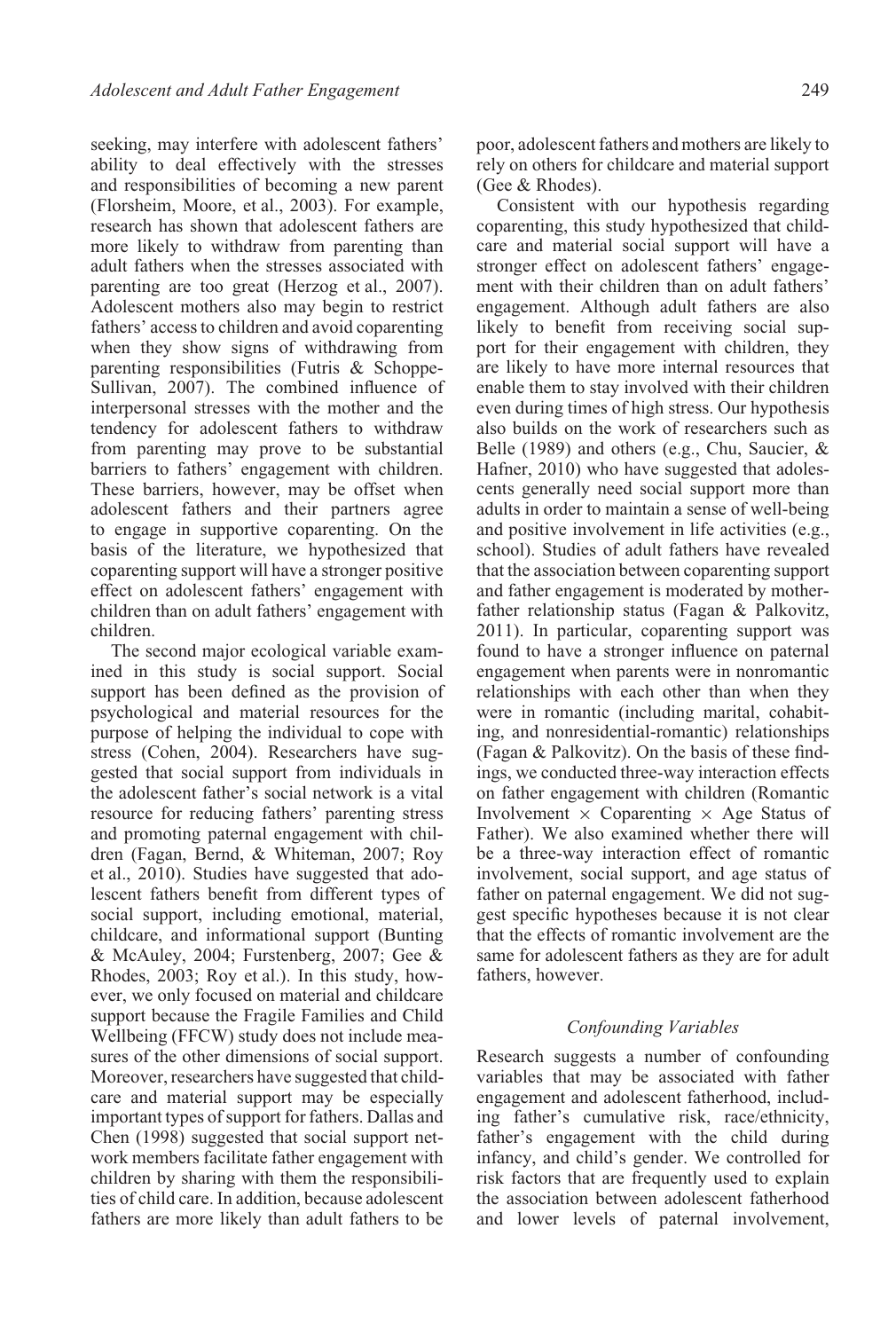including antisocial behavior, low education level, unemployment, nonresidential living arrangement with the baby's mother, multipartner fertility, and being in a new romantic relationship (Jaffee, Caspi, Moffitt, Belsky, & Silva, 2001; Klein & the Committee on Adolescence, 2005; Quinlivan & Condon, 2005). We constructed a cumulative index of these risk factors based on research showing that cumulative risk (i.e., adding risk factors) has a stronger negative effect on adolescent fathers' engagement with children than do individual risk factors (Farrie et al., 2011). In regards to race/ethnicity, it was found that African American fathers were more involved in paternal child care than European American fathers (Sanderson & Sanders Thompson, 2002). We controlled for race/ethnicity even though some studies do not show significant effects of this variable on paternal engagement with children (Holmes & Huston, 2010). We also controlled for child gender because some studies found that fathers were more involved with sons than with daughters (Kelley, Smith, Green, Berndt, & Rogers, 1998; Pleck, 1997). We controlled for these confounding variables as well as fathers' engagement when the child is 1 year old because early father involvement may influence subsequent father engagement.

# METHOD

Data for this analysis came from the FFCW, a longitudinal study of nearly 5,000 families interviewed at the birth of a child and again when the child was 1, 3, and 5 years old (McLanahan & Garfinkel, 2000). The FFCW survey was conducted by the Center for Research on Child Wellbeing (2008) at Princeton University and the Social Indicators Survey Center at Columbia University. This national study used a stratified random sample of all U.S. cities with 200,000 or more people. Stratification was based on policy environments and labor market conditions in the different cities. At baseline, data were collected from about 4,700 mothers of new babies recruited from hospital maternity wards. Of the total births, approximately 3,600 births were to unmarried mothers. Once a mother had been determined to be eligible, the mother signed a consent form to participate and completed the baseline interview. The baby's father was then asked to participate in the study (Center for Research on Child Wellbeing).

The sample  $(n = 2, 535)$  used in this study included mothers and fathers who were interviewed when the baby was 1 year old (Year 1) and 3 years old (Year 3). Cases were dropped  $(n = 995)$  if there were substantial data missing on the father engagement, coparenting, or social support items. The final analytic sample included 1,540 couples.

To address concerns about selection bias due to sample attrition and, to a lesser degree missing data, we used Heckman's (1979) twostage procedure to compute lambda, a selection bias control factor. To examine bias, we ran a logistic regression model predicting inclusion in the sample (results available from the authors). We compared the 1,540 fathers interviewed in the Years 1 and 3 samples to the 1,985 who were interviewed at baseline, but were either missing data that could not be imputed or were not interviewed at Years 1 and 3. We found that fathers who participated at Years 1 and 3 were more likely to be White non-Hispanic, less likely to be an interracial couple, less likely to have been interviewed in Spanish, and more likely to have completed at least high school. The residual from the equation was transformed to compute a lambda score for subsequent analyses. Lambda reflects the effects of all unknown characteristics associated with sample attrition; therefore, each model produces unbiased parameters of all other predictors.

## *Participant Characteristics*

Approximately 11% of the fathers in the analytic sample were adolescents when the child was born (Table 1). The majority of adolescent and adult fathers were Black (58.1 and 55.8%, respectively), but a substantial proportion were Hispanic (30.2 and 27.6%). More adolescent fathers than adult fathers identified themselves and their current or former partners as interracial couples (20.3 and 14%, respectively). The mean age of the adolescent fathers at the Year 3 follow-up was 21.44 years, and the average age of adult fathers was 30.50 years. More than one half of adolescent fathers completed less than high school, whereas about one third of adult fathers completed less than high school. Adolescent fathers were more likely to be in nonromantic relationships with the baby's mother than were adult fathers (44.8 and 27.8%, respectively).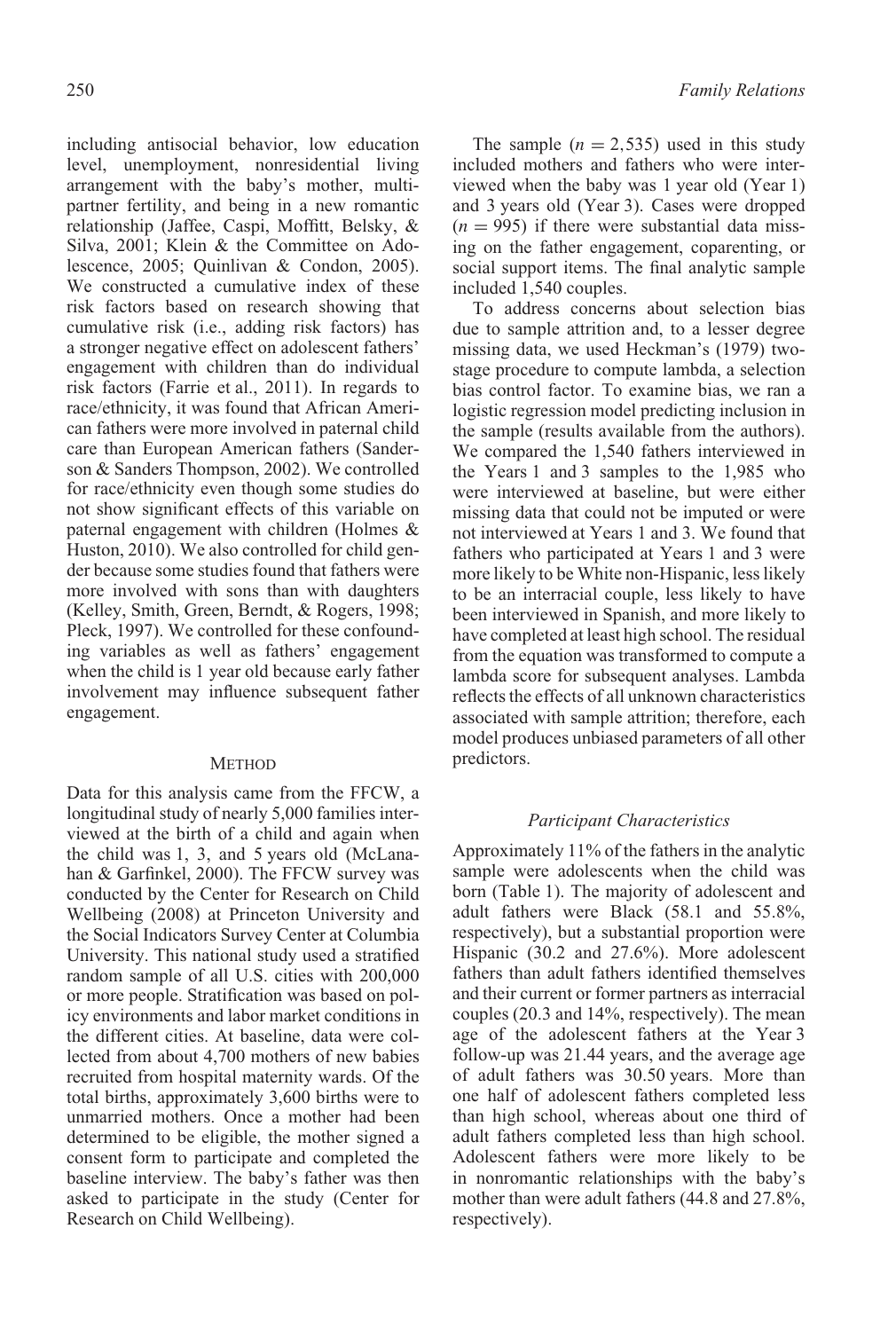|                                      |                  | Entire sample $(n = 1, 540)$ |         | Adolescent father ( $n = 175$ ) | Adult father ( $n = 1,365$ ) |               |  |
|--------------------------------------|------------------|------------------------------|---------|---------------------------------|------------------------------|---------------|--|
|                                      | $\boldsymbol{n}$ | $\frac{0}{0}$                | $\it n$ | $\frac{0}{0}$                   | $\boldsymbol{n}$             | $\frac{0}{0}$ |  |
| Child is a boy                       | 781              | 50.6                         | 107     | 62.2                            | 674                          | 49.4          |  |
| Father's age at Year 3, M, SD        | 29.45            | 7.02                         | 21.44   | .93                             | 30.50                        | 6.79          |  |
| Hispanic                             | 429              | 27.8                         | 52      | 30.2                            | 377                          | 27.6          |  |
| Non-Hispanic White                   | 216              | 14                           | 16      | 9.3                             | 200                          | 14.7          |  |
| Other                                | 33               | 2.1                          | 4       | 2.3                             | 29                           | 2.1           |  |
| <b>Black</b>                         | 862              | 56                           | 100     | 58.1                            | 762                          | 55.8          |  |
| Interracial couple                   | 226              | 14.6                         | 35      | 20.3                            | 191                          | 14            |  |
| Education $\langle$ HS               | 568              | 36.9                         | 97      | 55.3                            | 470                          | 34.4          |  |
| HS graduate or GED                   | 551              | 35.8                         | 55      | 31.7                            | 495                          | 36.3          |  |
| Some college $+$                     | 421              | 27.3                         | 23      | 13                              | 400                          | 29.3          |  |
| Nonromantic relationship             | 456              | 29.6                         | 77      | 44.8                            | 379                          | 27.8          |  |
| Father risk, M, SD                   | 1.52             | 1.19                         | 2.08    | 1.35                            | 1.45                         | 1.84          |  |
| Coparenting, $M$ , $SD$              | 14.77            | 1.76                         | 13.87   | 1.82                            | 14.88                        | 1.57          |  |
| Father's social support, M, SD       | 3.58             | .66                          | 3.50    | .66                             | 3.60                         | .66           |  |
| Mother's social support, M, SD       | 3.48             | .71                          | 3.46    | .73                             | 3.49                         | .71           |  |
| Father engagement (Year 3),<br>M, SD | 44.56            | 21.80                        | 41.70   | 25.24                           | 44.94                        | 21.28         |  |
| Father engagement (Year 1),<br>M, SD | 27.54            | 13.18                        | 27.05   | 13.64                           | 27.60                        | 13.12         |  |

Table 1*. Descriptive Statistics for Participant Characteristics and Major Study Variables*

*Note:* Statistics are *n*s and percentages, except when indicated that they are means and standard deviations.

# *Measure of Dependent Variable*

The FFCW father questionnaire included 12 items at Year 3 follow-up geared toward addressing paternal child care and participation in play and oral language activities. Items were based on a scale with responses ranging from 0 (*no days*) to 7 (*7 days per week*). Year 3 items included how often the fathers sing songs or nursery rhymes, read stories, tell stories, play inside with toys, take children to visit relatives, hug or show physical affection, tell children they love them, let children help them with household chores, play imaginary games with children, tell children they appreciate what they did, go to restaurant or out to eat with children, and assist children with eating. These items were summed to construct an index of fathers' engagement  $(range = 0 - 84; \alpha = .91).$ 

# *Measures of Independent Variables*

*Age status of biological father.* We constructed one dichotomous variable measuring the biological father's age when his child was born. Fathers were categorized as being adolescents when they were less than 20 years of age at childbirth. Age 19 was used as the cutoff to coincide with

U.S. social policy for identification of adolescent parents.

*Coparenting support.* Four items were used from the Year 3 interview to assess fathers' perceptions of coparenting support. The items addressed mothers' support to the father in the parenting role. Sample items included: ''mother supports the way you want to raise your child,'' and ''mother respects your rules for the child.'' These items were used in a prior study based on FFCW and were found to have strong psychometric properties (Bronte-Tinkew & Horowitz, 2010). Items were based on a scale with responses ranging from 1 (*always*) to 4 (*never*). The items were reverse recoded and then summed to construct an index of positive coparenting support (range  $= 4 - 16$ ;  $\alpha = .76$ ).

*Social support.* We used four items from the fathers' and mothers' Year 3 questionnaires to assess social support. The first item asked, ''If you needed help next year, could you count on someone to loan you \$200?'' The second item asked, ''If you could count on someone to loan you \$1,000?'' The third item asked, ''If you could count on someone to provide you with a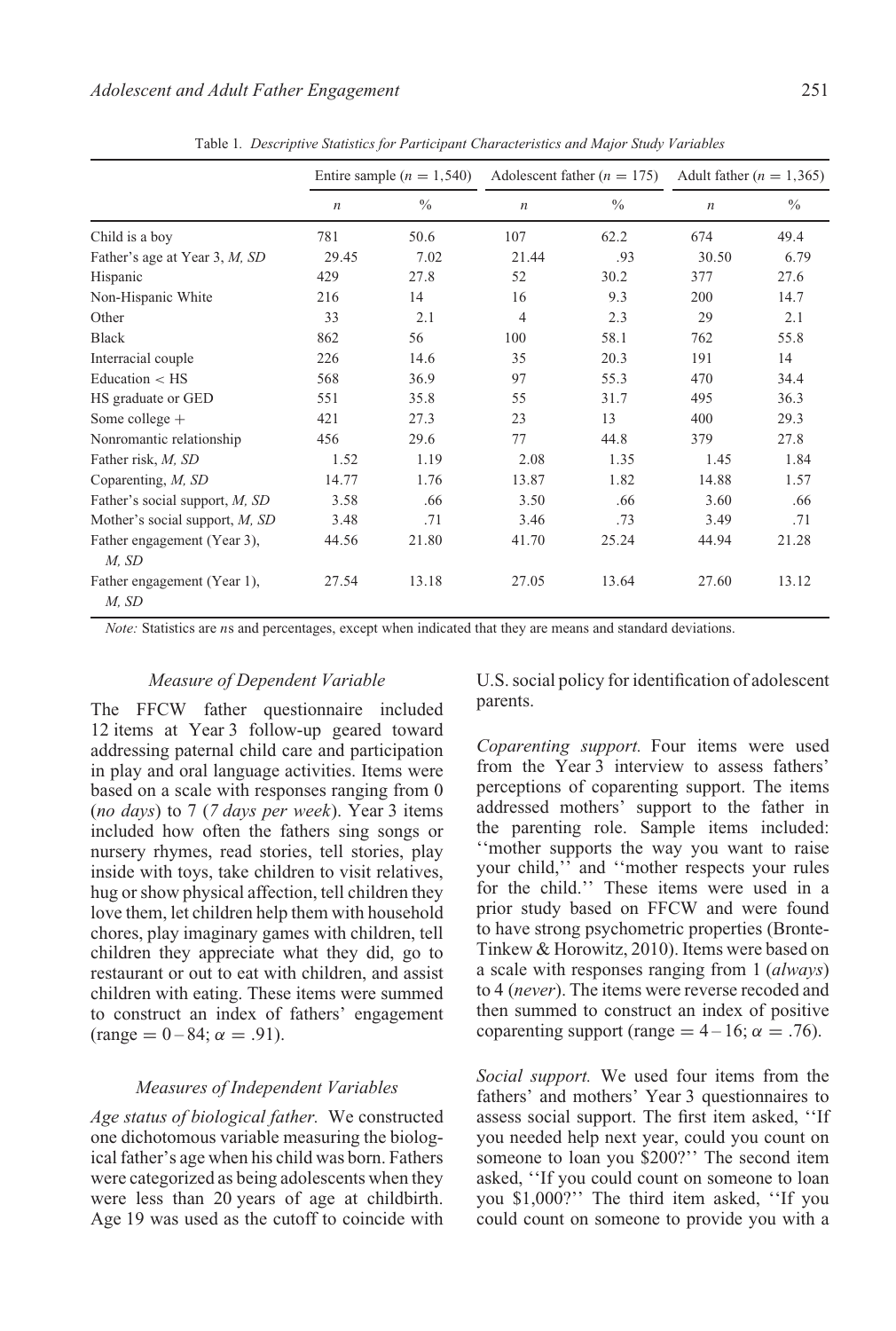place to live?'' The fourth item asked, ''If you could count on someone for emergency child care?'' Response options were *yes* and *no*. The responses to the four items were added together to form indexes of fathers' and mothers' social support (range  $= 0-4$ ,  $\alpha = .77$  for fathers and .74 for mothers).

*Nonromantic involvement.* Fathers were asked to identify the status of their relationship with the baby's mother at Year 3. Possible responses ranged from marriage to no relationship. We coded the couples to be in a *romantic*  $relationship (=0)$  when they were married, cohabiting, or nonresidential but romantically involved. Couples were coded as being in a *nonromantic relationship*  $(=1)$  when the father indicated they were friends, acquaintances, or in no relationship.

*Confounding variables.* We constructed a composite index of fathers' risk factors (six variables). Data for all dichotomous risk variables were coded as 0 (*no risk*) and 1 (*positive risk*). To assess *employment risk*, fathers were asked at Year 3 whether they did any regular work for pay in the last week. These data were used to construct a measure of unemployment. Fathers were asked during the Year 3 interview whether they and the biological mother currently live together most or all of the time. These data were recoded as 1 (*nonresidence*) and 0 (*residence*). We tested for collinearity between nonresidence and nonromantic involvement. These variables were moderately correlated with each other  $(r = .57, p < .001)$ . We therefore included nonresidence in the risk index. A risk variable was included at Year 3 to indicate if the father either *had* or *is expecting a new baby* (with a different mother within this time period). Data were available at Year 3 indicating whether the father had a *new romantic relationship* with someone other than the birth mother. Risk also included fathers' *low educational attainment*. Fathers' low educational attainment was measured with one dichotomous variable indicating whether the man completed less than a high school degree (positive risk). Fathers who completed high school/GED, some college, or more were coded as no risk. Finally, we identified fathers who reported that they had been *convicted of a crime* (not counting minor traffic violations) between the Year 1 and Year 3 interviews. These risk variables were added together

so that a high score indicated higher levels of cumulative risk at Year 3 (range  $= 0-6$ ).

We controlled for fathers' race/ethnicity non-Hispanic Black (reference), non-Hispanic White, Hispanic, and all others. Because mothers' and fathers' race were highly correlated, we did not include mothers' race, but instead included a variable indicating if the couple was interracial (1 = *interracial*). We also controlled for child's gender (1 = *male child*). Fathers' engagement at Year 1 was also controlled using many of the same items as the Year 3 measure of engagement (e.g., how often the father plays games such as peek-a-boo or gotcha). A composite Year 1 father engagement score was created by summing fathers' responses across the seven items (range  $= 0-49$ ,  $\alpha = .86$ ).

# *Data Analyses*

To test whether age status of the father was associated with paternal engagement, multiple regression analysis was conducted with paternal engagement as the dependent variable and age status, coparenting support, fathers' and mothers' social support, nonromantic involvement, controls, and lambda as the independent variables (see Table 2, Model 1). To test whether the effect of age status on father engagement varied on the basis of coparenting or social support, we computed two-way interaction terms for age status with coparenting and age status with social support. Each interaction term was added one at a time to the variables in Model 1 (see Models 2 and 3). Those interaction terms that were found to be significant in Models 2 or 3 were included together in one model (see Model 4). Finally, we tested 2 three-way interaction effects for (a) age status, coparenting support, and nonromantic involvement and (b) age status, social support, and nonromantic involvement.

# RESULTS

## *Descriptive and Bivariate Analyses*

Table 1 shows mean father engagement scores of 41.70 for adolescent fathers and 44.94 for adult fathers at Year 3. When this number was divided by the number of items  $(n = 12)$  in the scale, the average item score was 3.48 for adolescent fathers and 3.75 for adult fathers. These figures suggest that fathers engaged in child-related activities on the average of about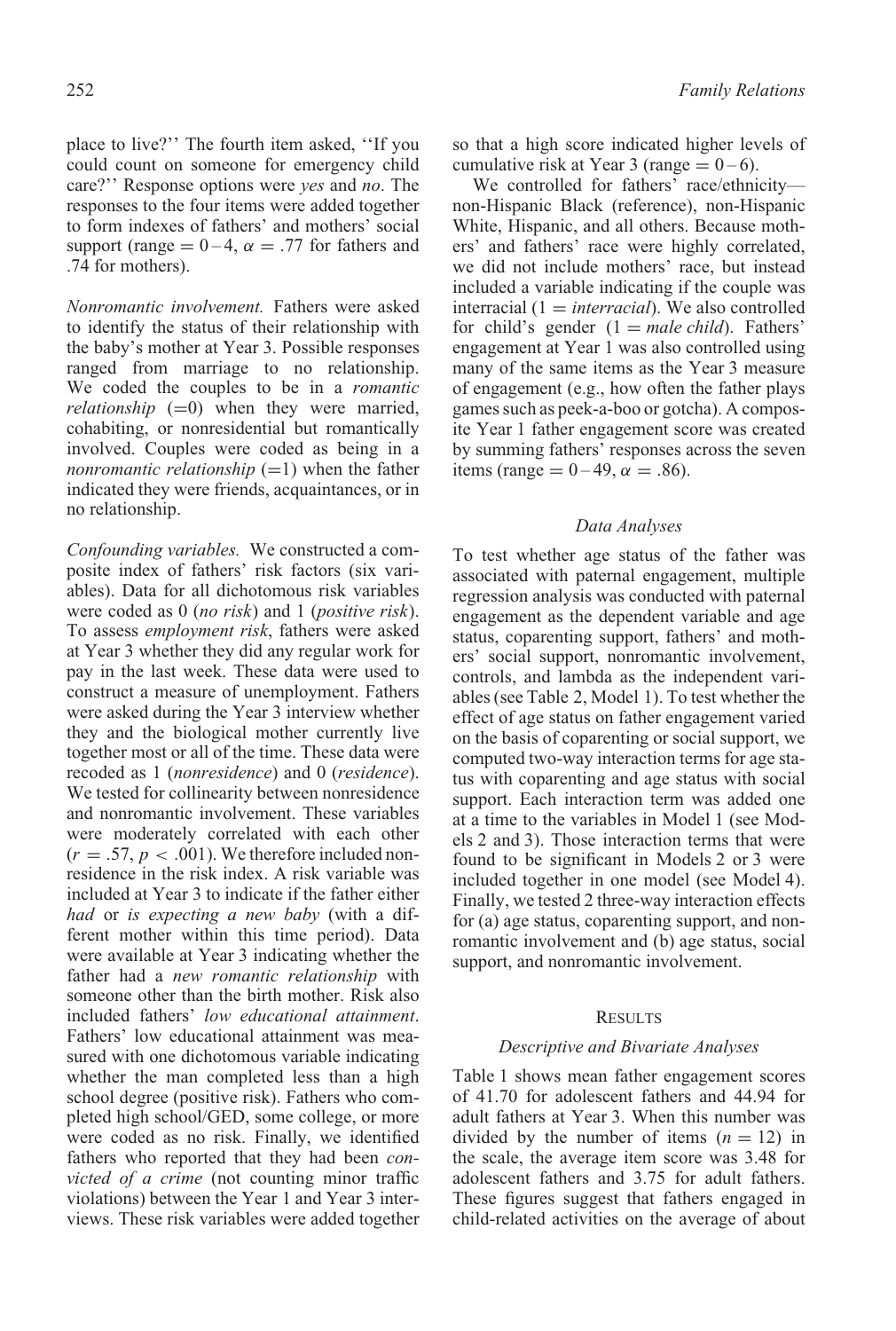|                                                   | Model 1          |           | Model 2          |                  | Model 3 |                  |                  | Model 4   |                  |                  |           |           |
|---------------------------------------------------|------------------|-----------|------------------|------------------|---------|------------------|------------------|-----------|------------------|------------------|-----------|-----------|
|                                                   | $\boldsymbol{b}$ | <b>SE</b> | $\beta$          | $\boldsymbol{b}$ | SE      | $\beta$          | $\boldsymbol{b}$ | <b>SE</b> | $\beta$          | $\boldsymbol{B}$ | $\cal SE$ | $\beta$   |
| Lambda                                            | $-11.09$         | 4.84      | $-.06*$          | $-11.05$         |         | $4.82 - .06*$    | $-11.51$         | 4.82      | $-.07*$          | $-11.37$         | 4.82      | $-.07*$   |
| Age status of<br>father                           | .48              | 1.58      | .01              | $-11.47$         |         | $4.34 - 18**$    | $-20.16$         | 6.88      | $-.31**$         | $-23.34$         | 7.06      | $-.36**$  |
| Hispanic                                          | $-.47$           | 1.23      | $-.01$           | $-.46$           |         | $1.22 - 0.01$    | $-.43$           | 1.22      | $-.01$           | $-.43$           | 1.22      | $-.01$    |
| Non-Hispanic<br>White                             | $-.72$ 1.47      |           | $-.01$           | $-.71$           |         | $1.48 - 01$      | $-.61$           | 1.48      | $-.01$           | $-.63$           | 1.46      | $-.01$    |
| Other<br>race/ethnicity                           | $-3.84$ 3.28     |           | $-.03$           | $-3.54$          |         | $3.27 - 0.03$    | $-3.34$          | 3.27      | $-.03$           | $-3.26$          | 3.27      | $-.02$    |
| Interracial<br>parents                            |                  | 1.44 1.39 | .03              | 1.42             | 1.38    | .03              | 1.24             | 1.37      | .02              | 1.28             | 1.38      | .02       |
| Father risk index $-2.77$                         |                  | .52       | $-.15***$        | $-2.82$          |         | $.52 - .16***$   | $-2.78$          | .52       | $-.15***$        | $-2.81$          | .52       | $-.16***$ |
| Nonromantic                                       | $-12.11$         | 1.29      | $-.27*** -11.95$ |                  |         | $1.29 - 0.27***$ | 11.97            | 1.29      | $-.27*** -11.89$ |                  | 1.29      | $-.27***$ |
| Child is a boy                                    | 1.75             | .98       | .04              | 1.72             | .98     | .04              | 1.69             | .98       | .04              | 1.74             | .98       | .04       |
| Father<br>engagement,<br>year 1                   | .48              | .04       | $.29***$         | .47              | .04     | $.29***$         | .47              | .04       | $.29***$         | .47              | .04       | $.29***$  |
| Coparenting<br>support                            | .25              | .09       | $.07**$          | .16              | .10     | .04              | .22              | .09       | $.06*$           | .17              | .10       | .04       |
| Father social<br>support                          | .17              | .62       | .01              | .02              | .62     | .00              | $-.32$           | .63       | $-.01$           | $-.30$           | .64       | $-.01$    |
| Mother social<br>support                          | .41              | .58       | .02              | .34              | .57     | .01              | .36              | .57       | .02              | .32              | .57       | .01       |
| <b>Interactions</b><br>Coparenting<br>$\times AS$ |                  |           |                  | .87              | .29     | $.20**$          |                  |           |                  | .63              | .32       | $.15*$    |
| <b>Father Social</b><br>Support $\times$ AS       |                  |           |                  |                  |         |                  | 7.50             | 2.43      | $.32**$          | 5.58             | 2.62      | $.24*$    |
| Constant                                          | 47.96 8.88       |           |                  | 49.31            | 8.86    |                  | 49.28            | 8.86      |                  | 49.89            | 8.85      |           |
| $R^2$ change                                      |                  |           |                  | .005             |         |                  | .005             |           |                  | .01              |           |           |
| $F$ change                                        |                  |           |                  | $8.73***$        |         |                  | $9.51**$         |           |                  | $6.64***$        |           |           |
| $R^2$                                             | .329             |           |                  | .334             |         |                  | .335             |           |                  | .337             |           |           |
| $\boldsymbol{F}$                                  | 45.74***         |           |                  | 43.37***         |         |                  | 43.45***         |           |                  | $40.90***$       |           |           |

Table 2*. Regression of Age Status, Coparenting Support, Social Support, Nonromantic Involvement, Controls, and Interactions on Father Engagement* ( $N = 1,540$ )

*Note:* Age status of father:  $0 =$  adult father,  $1 =$  adolescent father. Black is the reference group for race/ethnicity. AS = age status of father.

 $* p < .05. ** p < .01. ** p < .001.$ 

3.5 to 4 out of 7 days per week for both groups of fathers. The descriptive table also showed that although adult fathers' average scores on coparenting support were higher than those of adolescent fathers, both groups of fathers self-reported fairly high levels of coparenting. For example, when divided by the four items in the index, the adolescent fathers' score of 13.87 is equivalent to an average item score of 3.47 (range  $= 1-4$ ). Adolescent and adult fathers and mothers reported high levels of social support on the average. There was very little difference in the mean social support scores reported by adolescents versus adults. We also noted higher cumulative risk scores for adolescent fathers compared with adult fathers (2.08 and 1.45, respectively). Although an average of two out of six risk factors may not seem like a high level of risk, we note that the risk variables measured in this study assess important issues (e.g., convictions, multipartner fertility).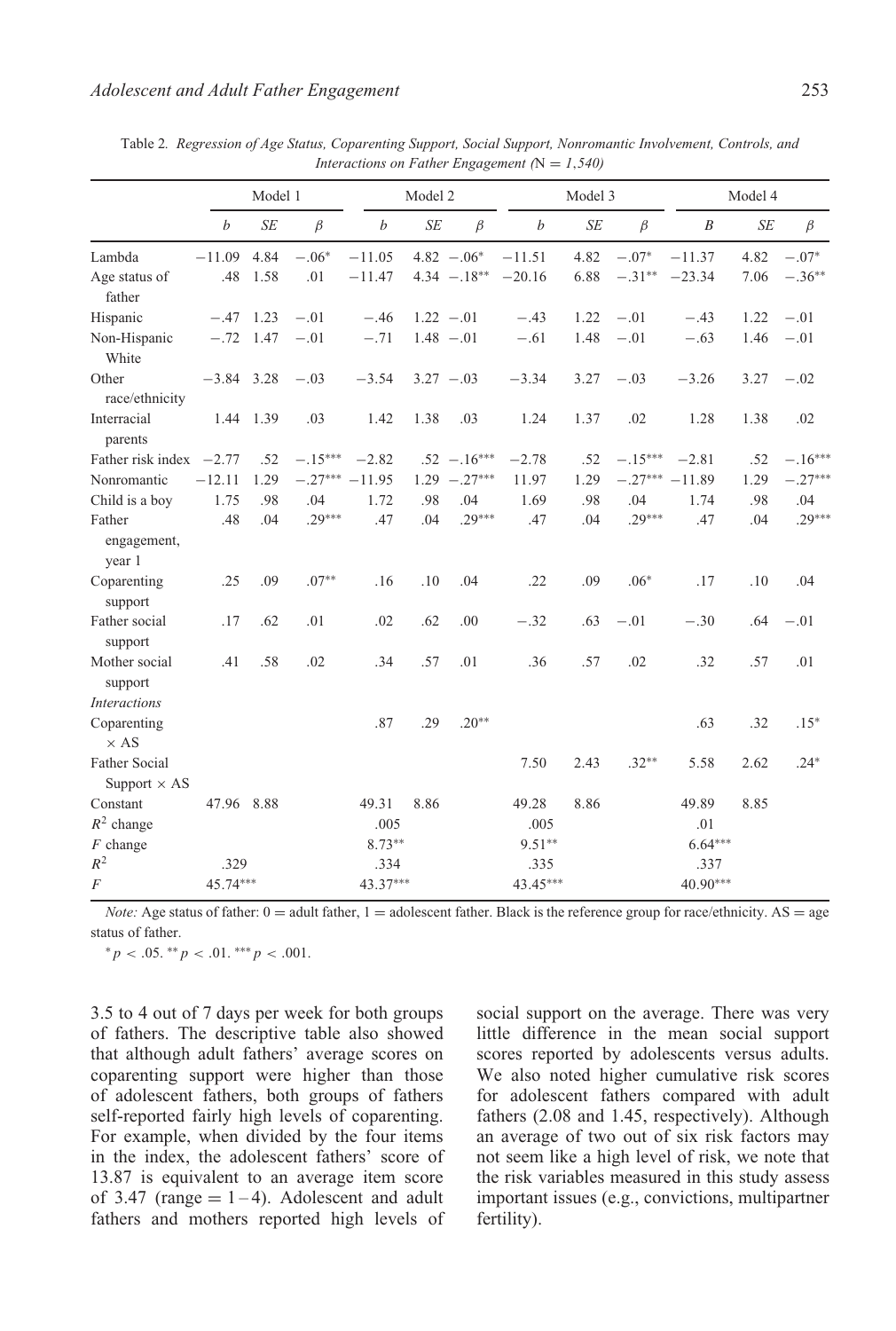The correlation matrix (table not shown) revealed no evidence of collinearity among independent variables. Furthermore, all variance inflation factor parameters were under 2.5 and all tolerance parameters were over .40 in regression analyses, suggesting there was no multicollinearity.

#### *Multivariate Analyses*

There was no significant effect of age status (i.e., adolescent fatherhood) on paternal engagement after statistically controlling for coparenting, social support, nonromantic involvement, control variables, and lambda (see Table 2, Model 1). Model 2 reveals that adding the interaction effect of Coparenting Support  $\times$  Age Status resulted in a significant  $R^2$  change. The second hypothesis was therefore supported: Positive coparenting relationships had a stronger positive effect on adolescent fathers' engagement with children than on adult fathers' engagement with children. Model 3 reveals that adding the interaction effect of fathers' Social Support  $\times$  Age Status also resulted in a significant  $R^2$ change. Thus, the third hypothesis was also supported: Fathers' social support had a stronger positive effect on adolescent fathers' engagement than on adult fathers' engagement. Model 4 shows that both interaction effects were significant when included in one model with all independent variables and controls.

Figure 1 shows the graph of the interaction effect for coparenting support based on the data in Model 4. Father engagement increased at a steeper rate among adolescent fathers

FIGURE 1. TWO-WAY INTERACTION BETWEEN AGE STATUS OF FATHER AND COPARENTING SUPPORT.





OF FATHER AND FATHERS' SOCIAL SUPPORT.



compared with adult fathers when coparenting support went from low to high. Adolescent fathers with low coparenting scores engaged in far fewer activities with their children than did adult fathers. Adolescent fathers with high coparenting scores engaged in many more activities with their children but still somewhat fewer than their adult counterparts.

Figure 2 shows the graph of the interaction effect for fathers' social support. Father engagement increased at a steeper rate among adolescent fathers when social support went from low to high. In contrast, adult fathers' engagement decreased slightly when their social support went from low to high. Although adolescent fathers' engagement increased when they had higher levels of social support, they nonetheless engaged in slightly fewer activities with their children than adult fathers when they had high levels of social support.

There were no three-way interactions among age status, coparenting support, and nonromantic involvement. There were also no three-way interactions among age status, father's (or mother's) social support, and nonromantic involvement.

#### **DISCUSSION**

Programs and practitioners have become increasingly interested in coparenting and social support interventions with adolescent parents (Fagan, 2008). This study examined two ecological variables (coparenting support and social support) in relation to adolescent and adult fathers' engagement with 3-year-olds. We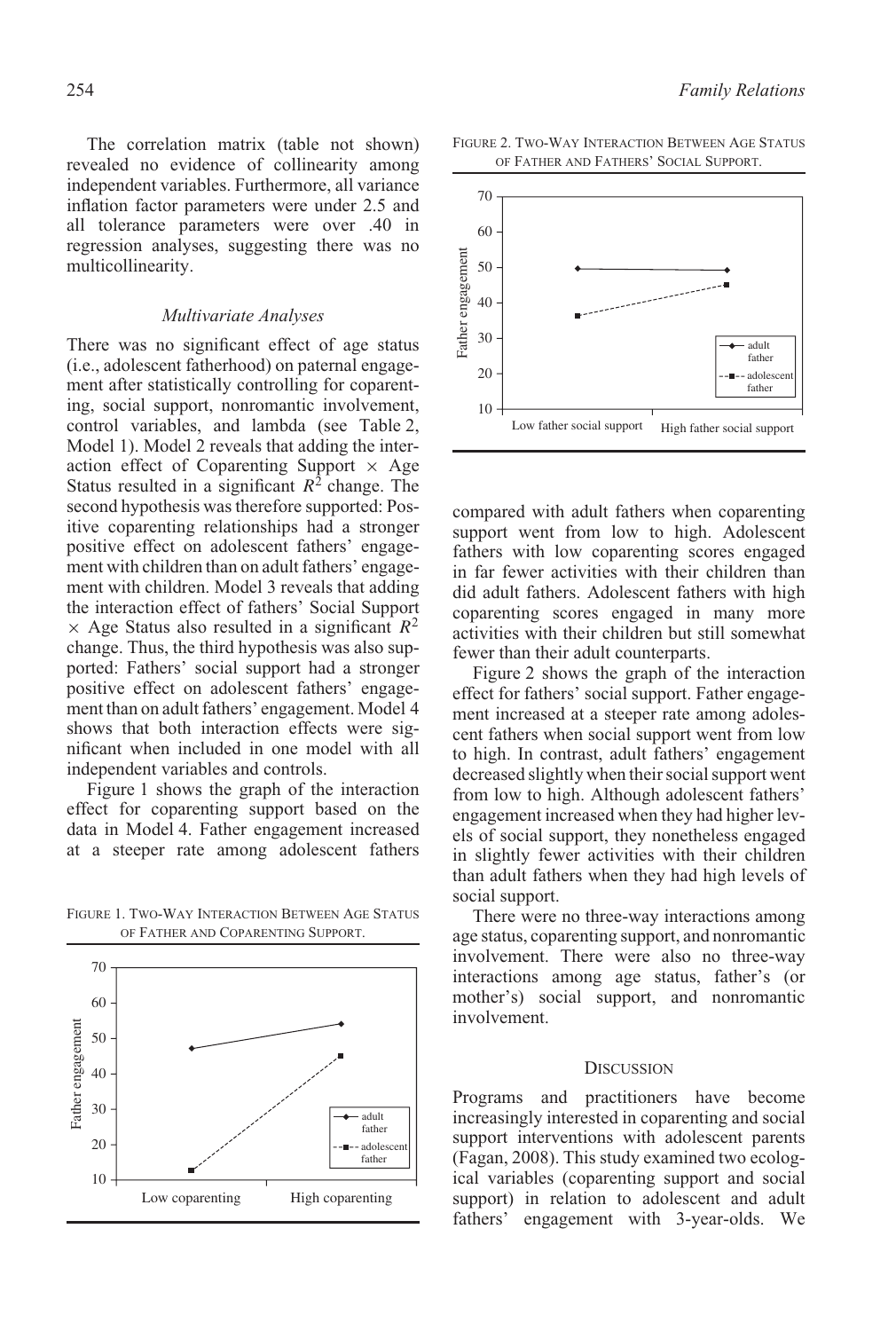hypothesized that these variables would have a greater positive effect on adolescent fathers' engagement with children than on adult fathers' engagement. Both hypotheses were supported in this study. A growing body of research has shown that positive coparenting relationships are associated with higher levels of fathers' involvement with children (McHale, 2009). Our findings add to the growing body of knowledge about coparenting and fathering by showing that changes in levels of coparenting are more strongly associated with adolescent fathers' engagement compared with adult fathers' engagement with children. The results of this study also suggest that focusing on adolescent parents' coparenting relationship may help young fathers to stay connected with their children (see also Florsheim, Moore, et al., 2003; Futris & Schoppe-Sullivan, 2007). In addition, this study suggests that helping adolescent fathers to increase their social supports may also lead to higher levels of paternal engagement with children.

We suggested that coparenting support is an important ecological variable because adolescent fathers and mothers are frequently in unstable relationships. Our findings are consistent with those of research showing that adolescent fathers are less likely than adult fathers to be romantically involved with the mother several years following the child's birth (Young & Holcomb, 2007). We did not find a significant threeway interaction between coparenting, age status of the father, and nonromantic involvement, however. Thus, we cannot conclude from our findings that coparenting support offsets the barriers to father engagement associated with nonromantic involvement. At present, we can only say that higher levels of fathers' self-reported coparenting support seem to have a stronger positive effect on adolescent fathers than adult fathers. We caution that our findings are correlational and cannot be used to suggest causation, however. It is just as likely that coparenting relationships improve as a result of high levels of adolescent fathers' engagement with children.

An important part of adolescent father's environment is the availability of social support from family and friends. We found that fathers' social support had a stronger positive effect on adolescent fathers' engagement with children than on adult fathers' engagement. Researchers have suggested that adolescent fathers often have less social support than their adult counterparts

(Bunting & McAuley, 2004). Our results did not concur with these findings. Mean levels of self-reported social support were about the same for the two groups of fathers. Social support, however, appears to have a greater influence on adolescent fathers. Conceivably, adolescent fathers are more likely to stay involved with their children when they have family and friends to turn to for material and childcare support. These supportive individuals may help the young men to work through personal difficulties that interfere with their parental involvement. Again, the correlational analysis used in this study prohibits making conclusions about cause-effect relationships.

There are a number of limitations in this study. Selection bias due to sample attrition and missing data present challenges with generalizing the findings to all urban families in the United States, despite attempts to correct for these data problems. The data were also limited to fathers' self-reports of coparenting support and father engagement with the child. Observational measures of these variables would provide more objective assessments and reduce the risk of shared method variance. We also note limitations with the coparenting and social support measures available in FFCW data. Both measures relied on a small number of items, and although the indexes derived from these items had good internal consistency, validation studies have not been conducted to assess their psychometric properties. The social support measure also only included items focusing specifically on childcare and material support. Future research should include additional social support items that focus on fathers' and mothers' emotional and informational support. In addition, there were possible limitations with the nonromantic involvement variable, which is treated as a dichotomous variable. Future studies should also examine the quality of romantic involvement. Moreover, it is not possible to establish cause-effect relationships between father engagement, coparenting, and social support because these variables were measured concurrently. Longitudinal and experimental research designs would be better suited for determining causation.

# *Implications for Policy and Program*

An important issue facing programs and practitioners is how to design programs intended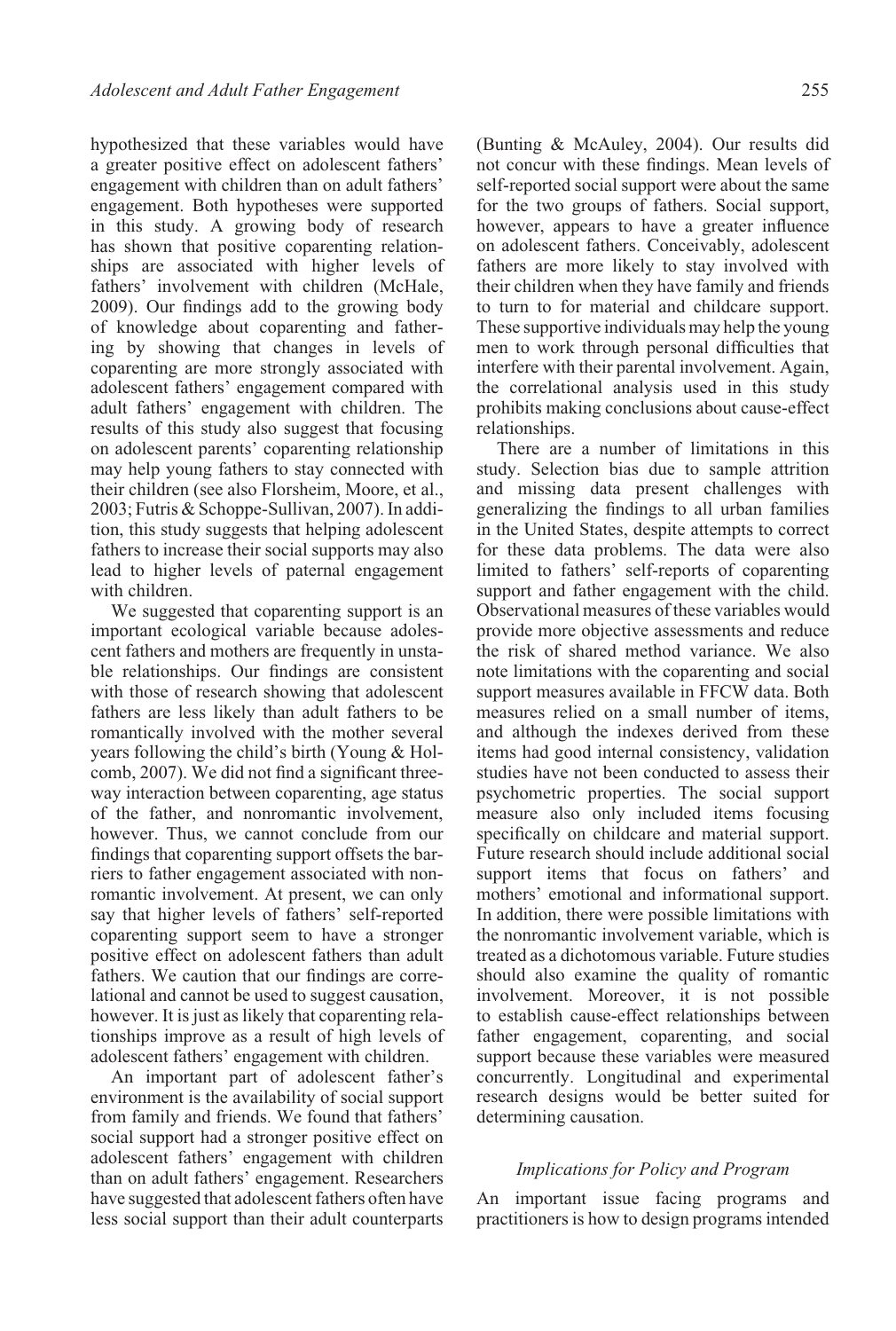to enhance adolescent fathers' coparenting and social support. There are several available curricula focusing on coparenting, such as Together We Can (Michigan State University Extension, 2010) and MELD for Young Dads (2001). For example, the MELD curriculum for young fathers includes a five-session component on coparenting. Topics include mothers and fathers sharing the responsibilities of parenthood, healthy communication between mothers and fathers regarding parenting issues, the benefits to babies when they have both parents in their lives and when parents support each other in the parental role, and finding solutions to barriers of successful coparenting. These curricula, however, have been subjected to minimal outcome research. One research study revealed positive effects of the MELD curriculum on adolescent fathers' perception of their coparenting behavior (Fagan, 2008). Adolescent mothers whose partner participated in the coparenting program, however, did not report improvements in the coparenting relationship.

At present, there are many unanswered questions about coparenting interventions with adolescent fathers and their partners. Are they likely to be as effective with nonromantically involved couples as they are with romantically involved couples? Do coparenting interventions work better when both the adolescent mothers and father are involved together in the program? We are inclined to think that both mothers and fathers should be involved in the program given the results of previous studies showing that only father perceptions of coparenting are changed when fathers and not mothers are involved in the program (Fagan, 2008). Should the program be implemented before the birth of the baby, or is it best to wait until after the birth? How many sessions are needed and what type of curriculum is most effective? Practitioners and researchers need to carefully examine these issues when designing and testing interventions for adolescent fathers. We think that coparenting interventions are a fruitful area for future research and development, especially considering our findings showing that higher levels of coparenting support have a stronger positive effect on adolescent fathers than adult fathers.

More is known about interventions targeting adolescent fathers' social supports (Stoiber & McIntyre, 2006; Trivedi, Brooks, Bunn,

& Graham, 2009). Studies have shown that providing social support to adolescent fathers results in greater likelihood that adolescent fathers and mothers stay together and adolescent fathers are involved with their children (Wiggins et al., 2005). Practitioner social support has also been shown to have a positive effect on adolescent fathers' probability of working or being in school (Kost, 1997). We are, however, not aware of intervention studies that have targeted adolescent fathers' social support from families and friends. We think this may be a useful area for research given the growing body of research showing the significant association between social support and adolescent father involvement with children. The findings of this study support this direction for research and practice.

In conclusion, the findings of this study are consistent with the direction of programs focusing on coparenting and social support. This study adds to the knowledge base by showing that higher levels of coparenting and social support have a significantly stronger positive effect on adolescent fathers' engagement with children than adult fathers. There is still a large need for researchers and practitioners to determine how best to design and deliver these interventions.

## **NOTE**

The authors thank the Eunice Kennedy Shriver National Institute of Child Health and Human Development (NICHD) through Grants R01HD36916, R01HD39135, and R01HD40421, as well as a consortium of private foundations for their support of the Fragile Families and Child Wellbeing Study.

#### **REFERENCES**

- Belle, D. (Ed.) (1989). *Children's social networks and social support.* New York: Wiley.
- Borkowski, J. G., Weed, K., Bisconti, T., Willard, C., Keogh, D. A., & Whitman, T. L. (2002). The adolescent as parent: Influences on children's intellectual, academic, and socioemotional development. In J. G. Borkowski, S. L. Ramey, & M. Bristol-Power (Eds.), *Parenting and the child's world: Influences on intellectual, academic, and socialemotional development* (pp. 161 – 184). Mahwah, NJ: Erlbaum.
- Bronfenbrenner, U., & Morris, P. A. (1998). The ecology of developmental processes. In W. Damon & R. M. Lerner (Eds.), *Handbook of child psychology: Vol. 1. Theoretical models of human*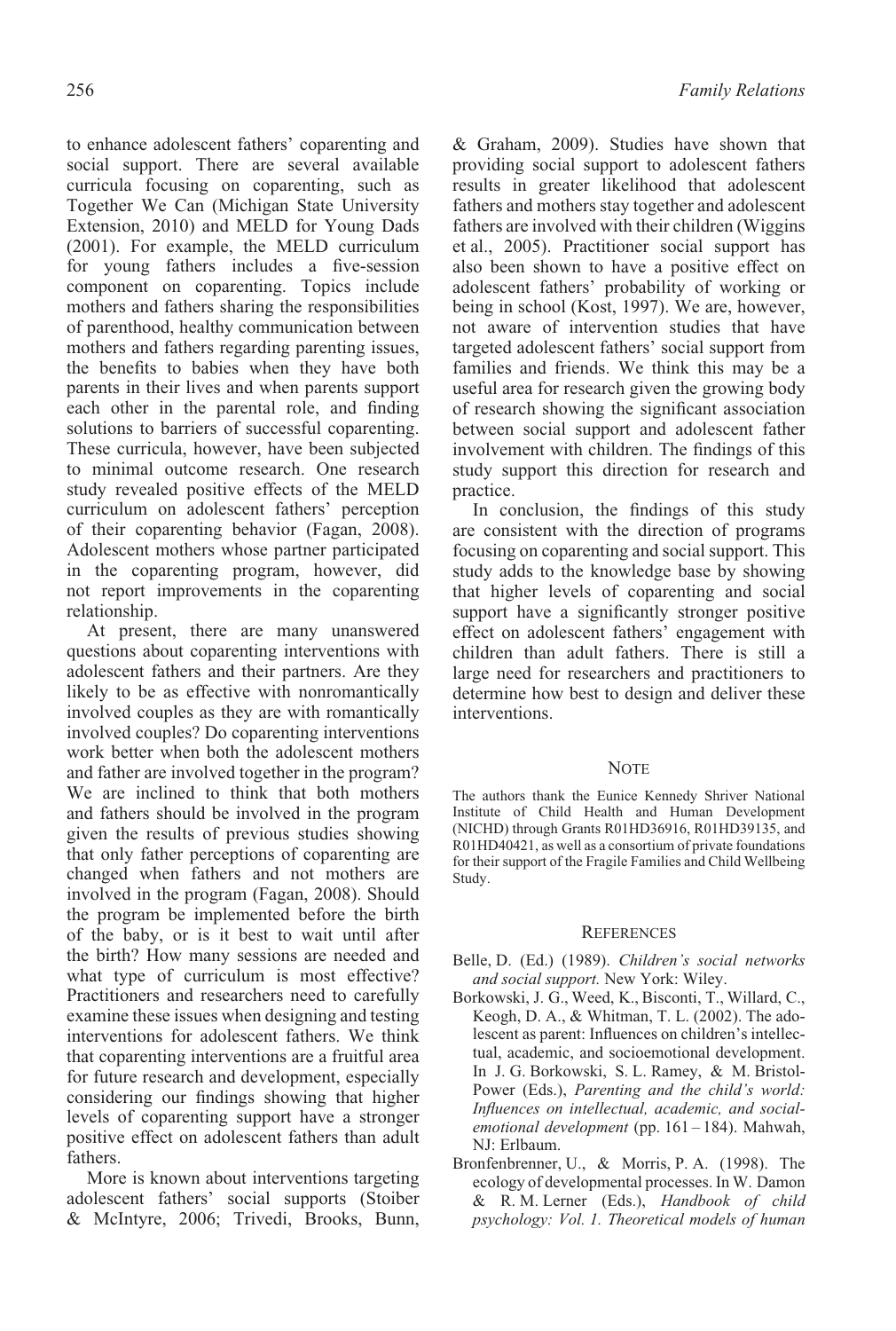*development* (5th ed., pp. 993 – 1028). Hoboken, NJ: Wiley.

- Bronte-Tinkew, J., & Horowitz, A. (2010). Factors associated with unmarried, nonresident fathers' perceptions of their coparenting. *Journal of Family Issues*, *31*, 31 – 65.
- Bunting, L., & McAuley, C. (2004). Research review: Teenage pregnancy and parenthood: The role of fathers. *Child and Family Social Work*, *9*,  $295 - 303$ .
- Center for Research on Child Wellbeing (2008). *Introduction to the Fragile Families public use data: Baseline, one-year, three-year, and fiveyear core telephone data.* Retrieved June 2, 2010, from www.fragilefamilies.princeton.edu/documen tation/core/4waves\_ff\_public.pdf
- Chu, P. S., Saucier, D. A., & Hafner, E. (2010). Metaanalysis of the relationships between social support and well-being in children and adolescents. *Journal of Social and Clinical Psychology*, *29*,  $624 - 645.$
- Cohen, S. (2004). Social relationships and health. *American Psychologist*, *59*, 676 – 684.
- Cox, M. J., Paley, B., & Harter, K. (2001). Interparental conflict and parent-child relationships. In J. Grych & F. Fincham (Eds.), *Child development and interparental conflict* (pp. 249 – 272). Cambridge, UK: Cambridge University Press.
- Cummings, E. M., Goeke-Morey, M. C., & Raymond, J. L. (2004). Fathers in family context: Effects of marital quality and marital conflict. In M. E. Lamb (Ed.), *The role of the father in child development* (4th ed., pp. 196 – 221). Hoboken, NJ: Wiley.
- Cummings, E. M., & Merrilees, C. E. (2009). Identifying the dynamic processes underlying links between marital conflict and child adjustment. In M. S. Schulz, M. K. Pruett, P. K. Kerig, & R. D. Parke (Eds.), *Strengthening couple relationships for optimal child development* (pp. 41 – 58). Washington, DC: American Psychological Association.
- Dallas, C. M., & Chen, S. C. (1998). Experiences of African American adolescent fathers. *Western Journal of Nursing*, *20*, 210 – 222.
- Fagan, J. (2008). Randomized study of a prebirth coparenting intervention with adolescent and young fathers. *Family Relations*, *57*, 309 – 323.
- Fagan, J., Bernd, E., & Whiteman, V. (2007). Adolescent fathers' parenting stress, social support, and involvement with infants. *Journal of Research on Adolescence*, *17*, 1 – 22.
- Fagan, J., & Palkovitz, R. (2011). Coparenting and relationship quality effects on father engagement: Variations by residence, romance. *Journal of Marriage and Family*, *73*, 637 – 653.
- Farrie, D., Lee, Y., & Fagan, J. (2011). The effect of cumulative risk on paternal engagement: Examining differences among adolescent and older couples. *Youth and Society*, *43*, 90 – 117.
- Feinberg, M. E. (2002). Coparenting and the transition to parenthood: A framework for prevention. *Clinical Child and Family Psychology Review*, *5*,  $173 - 195$ .
- Feinberg, M. E., Kan, M. L., & Hetherington, E. M. (2007). The longitudinal influence of coparenting conflict on parental negativity and adolescent maladjustment. *Journal of Marriage and Family*, *69*, 687 – 702.
- Florsheim, P., Moore, D., & Edgington, C. (2003). Romantic relations among adolescent parents. In P. Florsheim (Ed.), *Adolescent romantic relations and sexual behavior: Theory, research, and practical implications.* Mahwah, NJ: Erlbaum.
- Florsheim, P., Sumida, E., McCann, C., Winstanley, M., Fukui, R., Seefeldt, T., & Moore, D. (2003). The transition to parenthood among young African American and Latino couples: Relational predictors of risk for parental dysfunction. *Journal of Family Psychology*, *17*, 65 – 79.
- Furstenberg, F. F. (2007). *Destinies of the disadvantaged: The politics of teenage childbearing.* New York: Russell Sage Foundation.
- Futris, T. G., Nielsen, R. B., & Olmstead, S. B. (2010). No degree, no job: Adolescent mothers' perceptions of the impact that adolescent fathers' human capital has on paternal financial and social capital.*Child and Adolescent Social Work Journal*, *27*, 1 – 20.
- Futris, T. G., & Schoppe-Sullivan, S. J. (2007). Mothers' perceptions of barriers, parenting alliance, and adolescent fathers' engagement with their children. *Family Relations*, *56*, 258 – 269.
- Gee, C. B., & Rhodes, J. E. (2003). Adolescent mothers' relationship with their children's biological fathers: Social support, social strain, and relationship continuity. *Journal of Family Psychology*, *17*,  $370 - 383.$
- Hamilton, B. E., Martin, J. A., & Ventura, S. J. (2009). *Births: Preliminary data for 2007. National vital statistics reports* (Web release; vol. 57 no. 12). Hyattsville, MD: National Center for Health Statistics. Retrieved March 30, 2009, from http://www.cdc.gov/nchs/data/nvsr/nvsr57/ nvsr57\_12.pdf
- Heckman, J. J. (1979) Sample selection bias as a specification error. *Econometrica*, *51*, 507 – 513.
- Herzog, M. J., Umana-Taylor, A. J., Madden-Derdich, D. A., & Leonard, S. A. (2007). Adolescent mothers' perceptions of fathers' parental involvement: Satisfaction and desire for involvement. *Family Relations*, *56*, 244 – 257.
- Holmes, E. K., & Huston, A. C. (2010). Understanding positive father-child interaction: Children's, fathers' and mothers' contributions. *Fathering*, *8*,  $203 - 225$ .
- Jaffee, S., Caspi, A., Moffitt, T. E., Belsky, J., & Silva, P. (2001). Why are children born to teen mothers at risk for adverse outcomes in young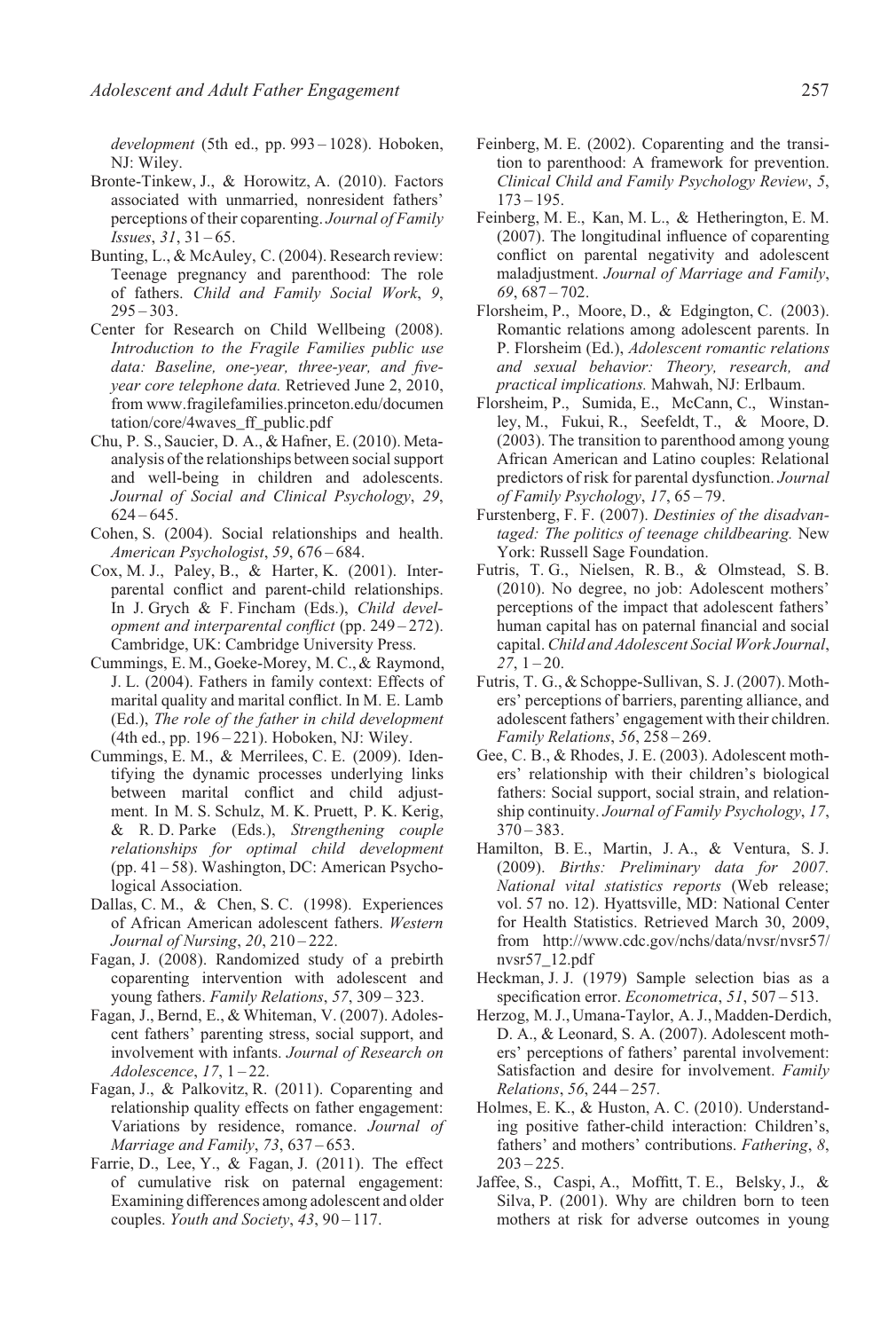adulthood? Results from a 20-year longitudinal study. *Development and Psychopathology*, *13*,  $377 - 397.$ 

- Kelley, M. L., Smith, T. S., Green, A. P., Berndt, A. E., & Rogers, M. C. (1998). Importance of fathers' parenting to African-American toddler's social and cognitive development. *Infant Behavior and Development*, *21*, 733 – 744.
- Klein, J. D., & the Committee on Adolescence. (2005). Adolescent pregnancy: Current trends and issues. *Pediatrics*, *116*, 281 – 286.
- Kost, K. (1997). The effects of support on the economic well-being of young fathers. *Families in Society*, *78*, 370 – 382.
- Krishnakumar, A., & Buehler, C. (2000). Interparental conflict and parenting practices: A metaanalysis. *Family Relations*, *49*, 25 – 44.
- Marsiglio, W., & Cohan, M. (1997). Young fathers and child development. In M. E. Lamb (Ed.), *The role of the father in child development* (3rd ed., pp. 227 – 244). New York: Wiley.
- McHale, J. (2009). Shared child rearing in nuclear, fragile, and kinship family systems: Evolution, dilemmas, and promise of a coparenting framework. In M. S. Schultz, M. K. Pruett, P. K. Kerig, & R. D. Parke (Eds.). *Strengthening couple relationships for optimal child development* (pp. 77 – 94). Washington, DC: American Psychological Association.
- McLanahan, S., & Garfinkel, I. (2000). *The Fragile Families and Child Wellbeing Study: Questions, design, and a few preliminary results* (Working Paper # 00-07). Princeton, NJ: Center for Research on Child Wellbeing. Retrieved June 19, 2006, from http://crcw.princeton.edu/papers.html
- MELD. (2001). *MELD for Young Dads*. Minneapolis, MN: Author.
- Michigan State University Extension. (2010). *Together We Can*. East Lansing, MI: Author. Retrieved January 15, 2011, from http://www.to getherwecan.fcs.msue.msu.edu
- Pleck, J. H. (1997). Paternal involvement: Levels, sources, and consequences. In M. E. Lamb (Ed.), *The role of the father in child development* (3rd ed., pp. 33 – 48). New York: Wiley.
- Pleck, J. H., & Hofferth, S. L. (2007). Mother involvement as an influence on father involvement with early adolescents. *Fathering*, *6*, 267 – 286.
- Quinlivan, J. A., & Condon, J. (2005). Anxiety and depression in fathers in teenage pregnancy. *Australian and New Zealand Journal of Psychiatry*, *39*, 915 – 920.
- Roy, K., Dyson, O., & Jackson, J. (2010). Intergenerational support and reciprocity between low-income African American fathers and their aging mothers. In W. Johnson & E. Johnson (Eds.), *Social work with African American* males (pp. 42–60). New York: Oxford University Press.
- Sanderson, S., & Sanders Thompson, V. L. (2002). Factors associated with perceived paternal involvement in childrearing. *Sex Roles*, *46*, 99 – 111.
- Steinberg, L., & Morris, A. (2001). Adolescent development. *Annual Review of Psychology*, *52*,  $83 - 110$ .
- Stoiber, K. C., & McIntyre, H. (2006). Adolescent pregnancy and parenting. In G. G. Bear, & K. M. Minke (Eds.), *Children's needs III: Development, prevention, and intervention* (pp. 705 – 719). Washington, DC: National Association of School Psychologists.
- Trivedi, D., Brooks, F., Bunn, F., & Graham, M. (2009). Early fatherhood: A mapping of the evidence base relating to pregnancy prevention and parenting support. *Health Education Research*, *24*, 999 – 1028.
- Van Egeren, L. A., & Hawkins, D. P. (2004). Coming to terms with coparenting: Implications of definition and measurement. *Journal of Adult Development*, *11*, 65 – 178.
- Vosler, N. R., & Robertson, J. G. (1998). Nonmarital co-parenting: Knowledge building for practice. *Families in Society*, *79*, 149 – 159.
- Wiggins, M., Oakley, A., Sawtell, M., Austerberry, H., Clemens, F., & Elbourne, D. (2005). *Teenage parenthood and social exclusion: A multi-method study.* London: Social Science Research Unit, Institute of Education, University of London.
- Young, A. Y., & Holcomb, P. A. (2007). *Voices of young fathers: The Partners for Fragile Families Demonstration Projects*. Washington, DC: U.S. Department of Health and Human Services. Retrieved July 9, 2007, from http://aspe.hhs.gov/hsp/07/PFF/voices/index.htm